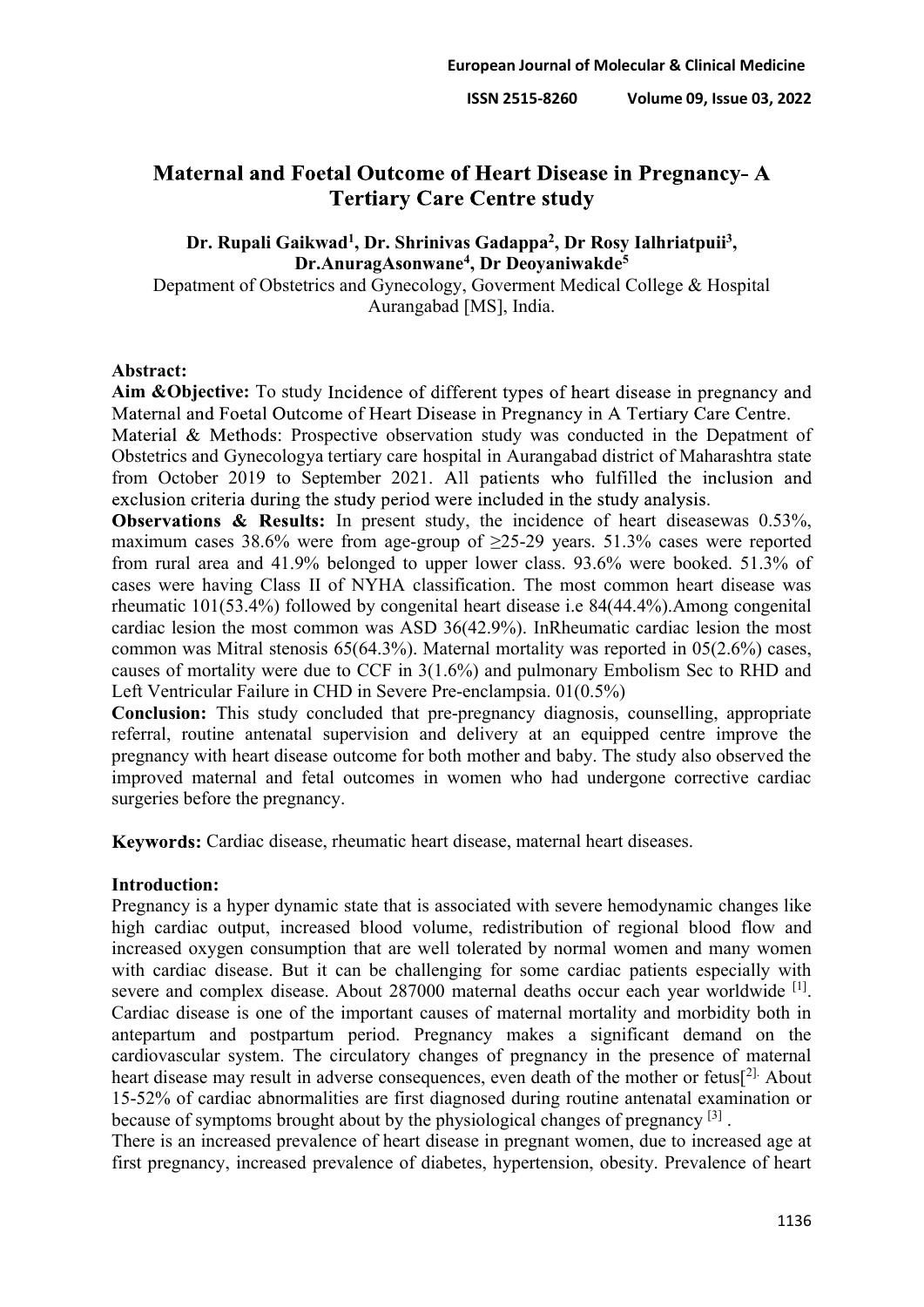#### **European Journal of Molecular & Clinical Medicine**

**ISSN 2515-8260 Volume 09, Issue 03, 2022**

disease in pregnancy is found to vary between  $0.3$ -3.5%  $[4]$ . Heart diseases are now the leading cause of indirect maternal deaths accounting for 20.5% of all cases [5] .In developing countries like India, rheumatic heart disease (RHD), despite its declining trend still accounts for majority of such cases comprising 56% to 10% of all cardiovascular disease in pregnancy [6].

In India, the most commonly reported heart disease during pregnancy is mitral stenosis occurring secondary to rheumatic fever. RHD accounts for > 90% maternal cardiac diseases worldwide [7].

In pregnancies complicated with cardiac disorders, maternal and perinatal mortality and morbidity not only depends on the type of disorder, but also the functional status of the patient and the complications associated with the pregnancy. Maternal morbidity is characterized by increased chances of cardiac failure, pulmonary edema, shock (cardiogenic), arrhythmia, thromboembolism and even maternal mortality. The high maternal morbidity and mortality is due to pre-existing compromised cardiac function and subsequently their inability to cope with the physiological changes imposed by pregnancy, stress of labour, and hemodynamic changes of the puerperium. Maternal heart diseases also have adverse outcomes on the growing fetus.

Keeping this in mind this study was conducted at a tertiary care hospital with 20,000 deliveries per year including many high risk pregnancies. The primary objective of the present study was to study the Incidence of different types of heart disease in pregnancy, to study the clinical presentation and maternal and neonatal out comes in different types of heart disease in pregnancy.

## **Objectives:**

- To study the Incidence of different types of heart disease in pregnancy.  $\mathbf{I}$
- $\mathbf{I}$ To study the clinical presentation of different types of heart disease in pregnancy.
- $III$ To study the Major Types of heart disease in pregnancy.
- IV To study the maternal and perinatal outcomes of heart disease in pregnancy.

## **Material & Methods:**

This was a prospective observational study conducted from  $1<sup>st</sup>$  October 2019 to  $30<sup>th</sup>$ September 2021 in the department of Obstetrics &Gynecology of Government medical college and Hospital Aurangabad, a tertiary care hospital in Marathwada region of Maharashtra India, with approximately 20000 deliveries annually with many high risk referrals from the peripheral hospital.Ethical approval for the study was obtained by the Medical Ethical Committee of the Hospital.

## **Inclusion criteria**:

- Pregnant women with heart disease who delivered in our tertiary care centre or  $\bullet$ diagnosed with heart disease in the postpartum period.
- Pregnant women with heart diseases who underwent delivery in other hospital and  $\bullet$ referred to tertiary care centre for further cardiac management.
- Women willing to participate in study.

# **Exclusion criteria:**

- Pregnant women with heart disease who underwent medical termination of pregnancy.
- Refusal to consent.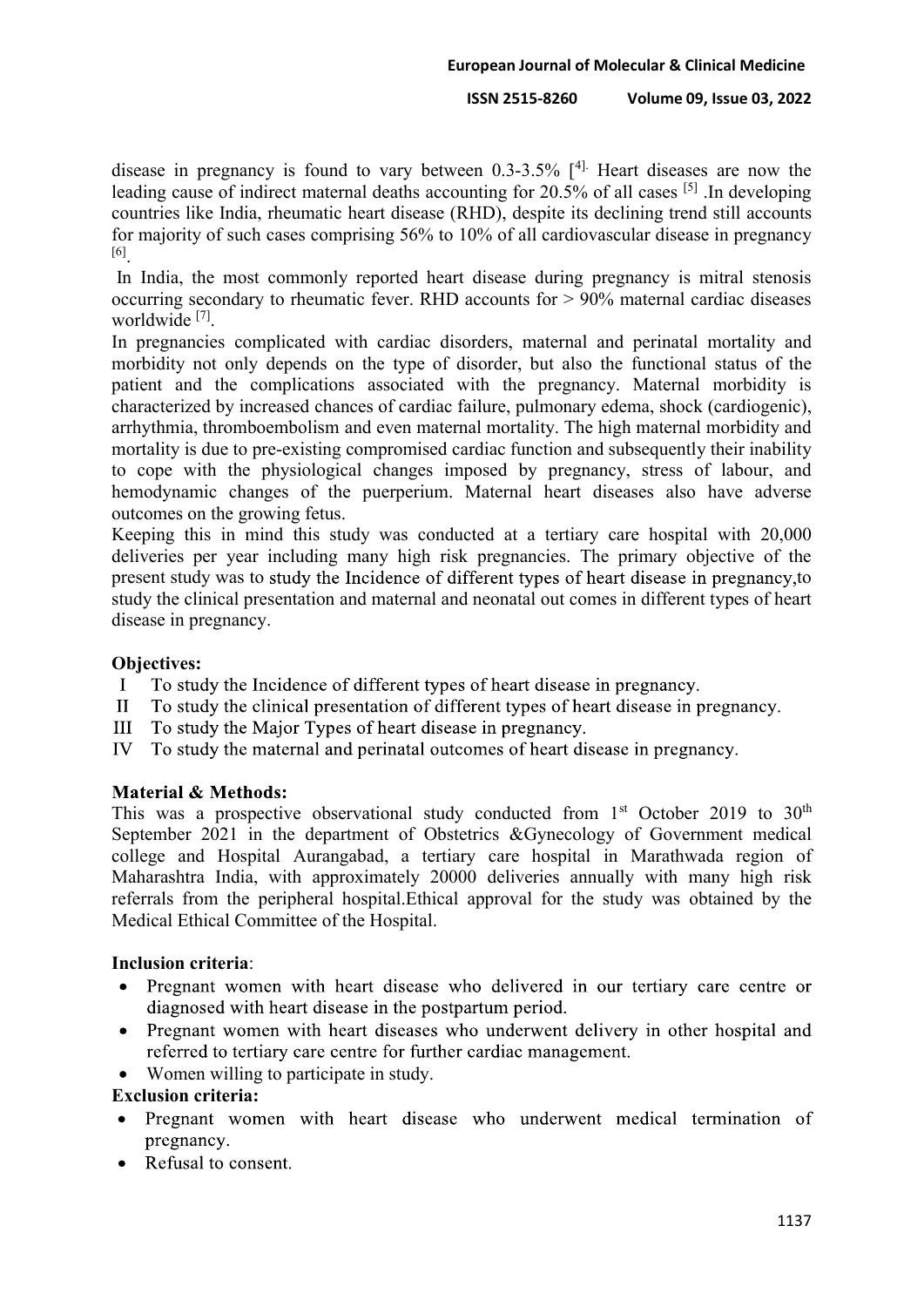## $\bullet$  Loss to follow up

After applying inclusion and exclusion criteria women will be included in the study. Detail sociodemographic information was obtained. Clinical examination and appropriate treatment was initiated including Gynecologist, Cardiologist, Anaesthetist and Pediatrician. The New York heart Association [NYHA] classification was used to classify the severity of heart disease. Mode and outcome of delivery were noted. Previous obstetric history and presence of non cardiac comorbidites were also noted. Maternal outcomes recorded in terms non cardiac comorbidites were also noted. ofCongestive Cardiac failure requiring ICU Care, Pregnancy Induced Hypertension, Antepartum Haemorrhage, Postpartum Haemorrhage, Deep vein Thrombosis, Anaemia, Maternal death. Fetal outcomes recorded in terms of Birth, Pre-Term, Low Birth Weight, Intrauterine Death, Neonatal Death, Acute Fetal distress and Abortion.

#### **Statistical Analysis:**

The data was compiled in master chart i.e. in MS-EXCEL Sheet and for analysis of this data; SPSS (Statistical package for social sciences) Version  $20<sup>th</sup>$  was be used.

#### **Observation & Results:**

Total number of deliveries in the study period were**35,428** the incidence was recorded **189(0.533%).** Out of 189 cases, maximum cases i.e. 73(38.6%) were from age-group of  $\geq$ 25-29 years. The mean age of cases was 26.39±4.67 years. Majority 79(41.8%) of the cases were primigravida. Maximum 97(51.3%) cases were reported from rural area and 79(41.98%) were belongs to upper lower class. Majority 177(93.6%) of cases were booked.

Out of 189cases, maximum 73(38.6%) cases were diagnosed at birth, 58(30.7%) cases were diagnosed before pregnancy, 47(25.3%) diagnosed during pregnancy and 11(5.8%) were diagnosed during postpartum period.

|                                         | <b>No of Cases</b> | Percentage |  |
|-----------------------------------------|--------------------|------------|--|
| <b>Type of Heart Disease</b>            |                    |            |  |
| Rheumatic                               | 101                | 53.4       |  |
| Congenital                              | 84                 | 44.4       |  |
| Cardiomyopathy                          | 04                 | 2.2        |  |
| <b>Congenital Heart Disease (n=84)</b>  |                    |            |  |
| <b>AtrialSeptal Defect</b>              | 36                 | 42.9       |  |
| Ventricular Septal Defect               | 27                 | 32.1       |  |
| Tetralogy of Fallot                     | 14                 | 16.7       |  |
| <b>Coarctation of Aorta</b>             | 07                 | 8.3        |  |
| <b>Rheumatic Cardiac Lesion [n=101]</b> |                    |            |  |
|                                         |                    |            |  |
| <b>MS</b>                               | 65                 | 64.3       |  |
| MS+MR                                   | 15                 | 14.8       |  |
| MS+MR+PAH                               | 9                  | 4.8        |  |
| MS+MR+AR                                | 7                  | 3.7        |  |
| MS+TR+AF                                | 5                  | 2.6        |  |
| <b>NYHA Classification</b>              |                    |            |  |
|                                         | 57                 | 30.1       |  |
| $\mathbf{I}$                            | 97                 | 51.3       |  |

#### **Table 1: Distribution of cases according to Heart Disease**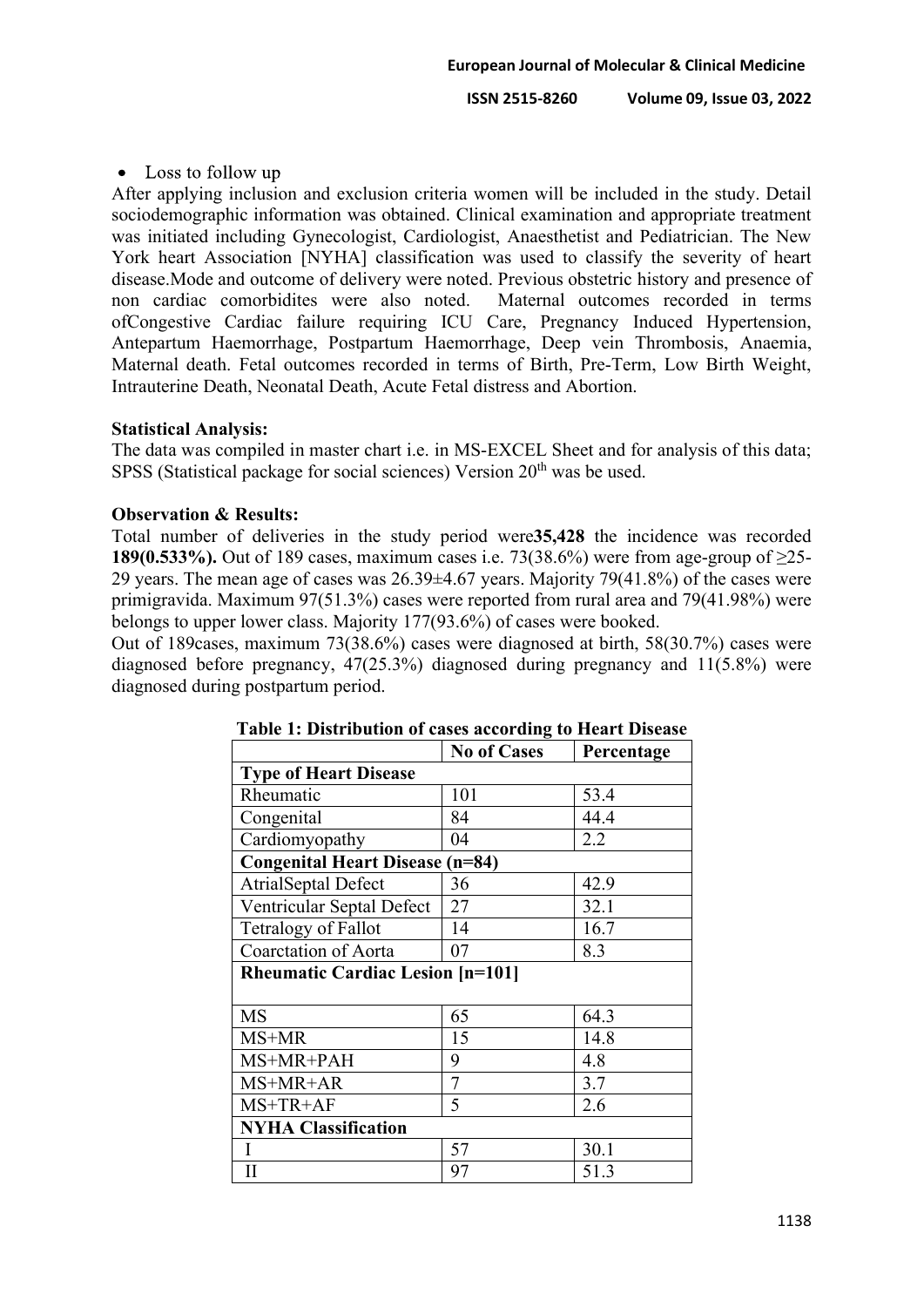| тŦ<br>. | . v                  |
|---------|----------------------|
| -- -    | ັ<br>$\cdot$ $\circ$ |

The most common heart disease was rheumatic 101(53.4%) followed by congenital heart disease i.e 84(44.4%) and 4 (2.2%) cases were of cardiomyopathy.

Amongst the cases of congenital cardiac lesion the most common was ASD 36(42.9%) followed by  $27(32.1\%)$ VSD,  $14(16.7\%)$  cases were TOF and  $7(8.3\%)$  cases were coarctation of aorta.

Amongst the cases of Rheumatic cardiac lesion the most common was Mitral stenosis 65(64.3%).15(14.8%) cases were has MS+MR and 9(4.8%) cases has MS+MR+PAH and 12(6.3%) cases were multiple lesion.Out of 189 cases, maximum 97(51.3%) of cases were having Class II of NYHA classification and  $11(5.8%)$  of case were reported from Class IV.

**Table 2: -Distribution according to associated Medical Disorder /Co-mobility**

| Associated co-morbidities                 | $\overline{N}_{0}$ | of<br>Percentage |
|-------------------------------------------|--------------------|------------------|
|                                           | Cases              |                  |
| Anaemia                                   |                    |                  |
| Mild                                      | 103                | 54.5             |
| Moderate                                  | 14                 | 7.4              |
| Severe                                    | 5                  | 2.6              |
| <b>Hypertensive Disorder In Pregnancy</b> |                    |                  |
| Gestational hypertension                  | 27                 | 14.3             |
| Severe pre eclampsia                      |                    | 3.7              |
| Eclampsia                                 | $\overline{2}$     | 1.1              |
| Hypothyroidism                            | 19                 | 10.0             |
| Epilepsy                                  | $\overline{2}$     | 1.1              |
| <b>Gestational Diabetes Mellitus</b>      | 2                  | 1.1              |
| Covid 19                                  | 3                  | 1.6              |
| Fibroid                                   | $\overline{2}$     | 1.1              |
| <b>Uterine Anomaly</b>                    |                    | 0.6              |

In present study there were few cases who presents with more than 2 medical co morbidities anemia 122(64.5%) were associated with heart disease and hypertensive disorder in pregnancy was observed in 36(19.0%) and 19(10.0%) cases diagnosed Hypothyroidism.3(1.6%) cases were Covid-19 positive along with moderate anemia and 2(1.1%) cases had diabetic mellitus and uterine fibroid.

| <b>Mode of Delivery</b> | <b>No Of Cases</b><br>$[n=189]$ | Percentage |
|-------------------------|---------------------------------|------------|
| Vaginal Delivery        |                                 |            |
| FTVgD-A)forcep          | 59                              | 31.3       |
| B) vacuum               | 45                              | 23.8       |
| PTVgD                   |                                 | 79         |

 $CCF$  1 0.6

23 43

12.2 22.7

**Table 3 : - Maternal outcome-**

.

Emergency Elective

Caesarean Section

**Antepartum Complication**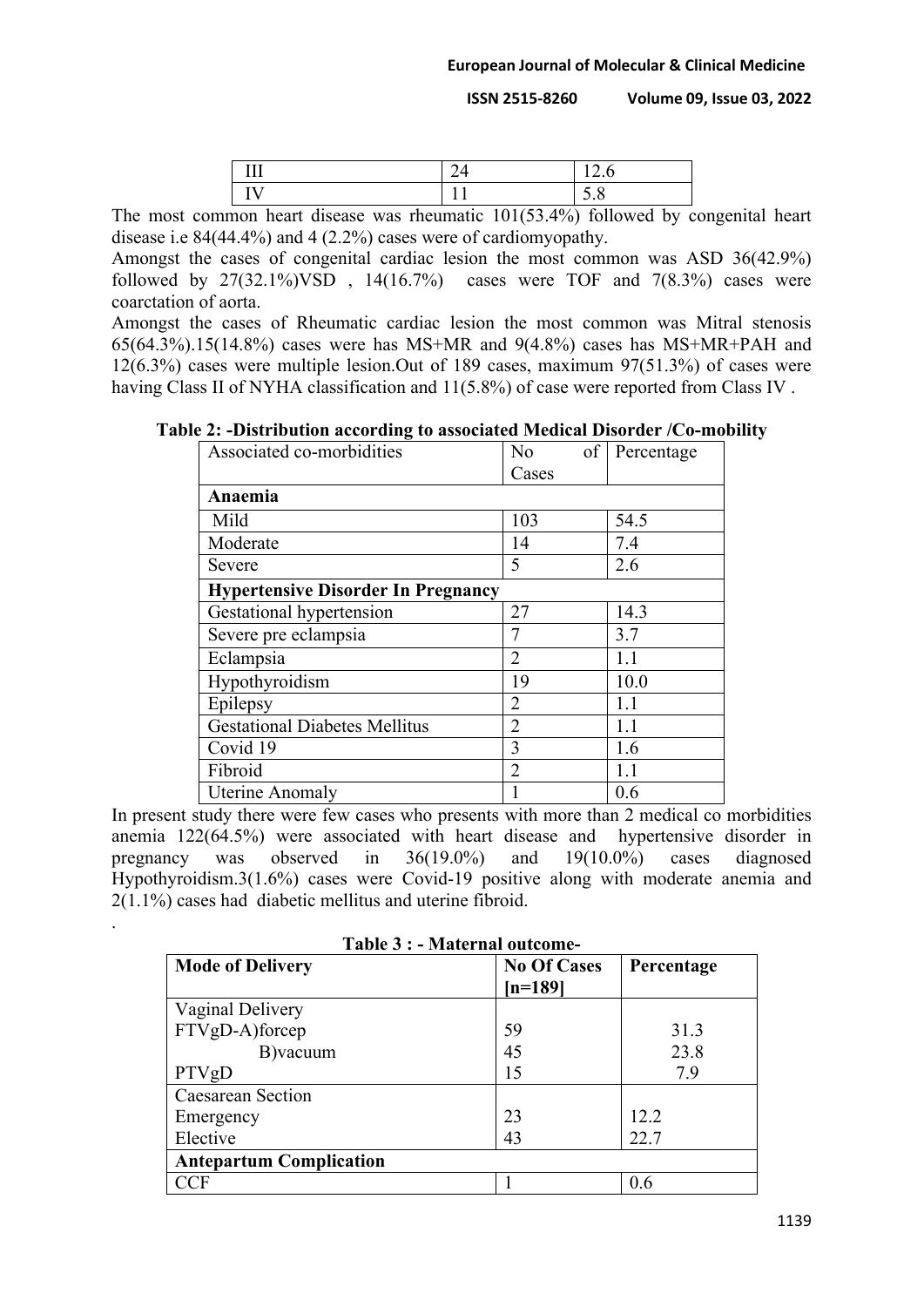| Arrhythmia                                     | $\overline{2}$ | 1.1  |
|------------------------------------------------|----------------|------|
| <b>Complications Related To AF-PE</b>          | $\mathbf{1}$   | 0.6  |
| Prosthetic Heart Valve Related Problems        | $\mathbf{1}$   | 0.6  |
| (Stenosis)                                     |                |      |
| Cardiogenic Shock                              | 1              | 0.6  |
| <b>Intrapartum complication</b>                |                |      |
| <b>Atrial Fibrillation</b>                     | $\overline{2}$ | 1.1  |
| <b>CCF</b>                                     | $\overline{2}$ | 1.1  |
| <b>Obstetrics Related Complications-Atonic</b> |                |      |
| <b>PPH</b>                                     | 3              | 1.7  |
| Anesthesia Related Complications               | $\overline{4}$ | 2.2  |
| <b>Postpartum Complications</b>                |                |      |
| Anesthesia Related Complications -Post         |                |      |
| Puncture Dural Headache                        | 7              | 3.7  |
| Obstetrics Related Complications               |                |      |
| <b>Surgical Site Infection</b>                 | 6              | 3.2  |
| Mortality                                      | 5              | 2.6  |
| Atrial Fibrillation                            | $\overline{5}$ | 2.6  |
| <b>CCF</b>                                     | $\overline{3}$ | 1.6  |
| Cardiogenic Shock                              | $\overline{3}$ | 1.6  |
| <b>Indication for ICU admission</b>            |                |      |
| Pain Management                                | 20             | 10.6 |
| Post Operative Mechanical Ventilation          | 19             | 10.0 |
| Operative Hemodynamic<br>Post                  | 17             | 8.99 |
| Monitoring                                     |                |      |
| Massive Blood Transfusion                      | 3              | 1.6  |
| GA related Complications                       | $\overline{4}$ | 2.1  |
| <b>Maternal Mortality (n=5)</b>                |                |      |
| <b>CCF</b>                                     | 3              | 1.6  |
| Pulmonary Embolism Sec to RHD                  | 01             | 0.5  |
| Left Ventricular Failure in CHD<br>in          | 01             | 0.5  |
| Severe Pre-enclampsia                          |                |      |
|                                                |                |      |

In present study out of 189 cases 119(63%) had vaginal delivery, among 119 cases 59(31.3%) had forcepsdelivery and 45(23.8%)vacuume deliveries. Caesarean was done in 66(34.9%) cases and Cesarean was performed in obstetric indications and high risk heart disease patients.

Inantepartum complications, 1 case had CCF and 1had cardiogenic shock and 2 cases had arrhythmia, 1 Atrial fibrillation with pulmonary embolism in prosthetic heart valve .

In intrapartum complications, 3 cases had PPH managed medically, 4 had CCF and 2 were having anesthesia Related Complications. Patients with atrial fibrillation responded to pharmacological rate control therapy ( b blockers, c calcium channel blocker ,digoxin. None of the patients required cardioversion

The most common indication of ICU admission were observed to be pain management i.e.20(10.6%) followed by post Operative Mechanical Ventilation i.e. 19(10.0%) and 17(8.99%) cases were for post operative hemodynamic changes were 3(1.6%) were massive blood transfusions.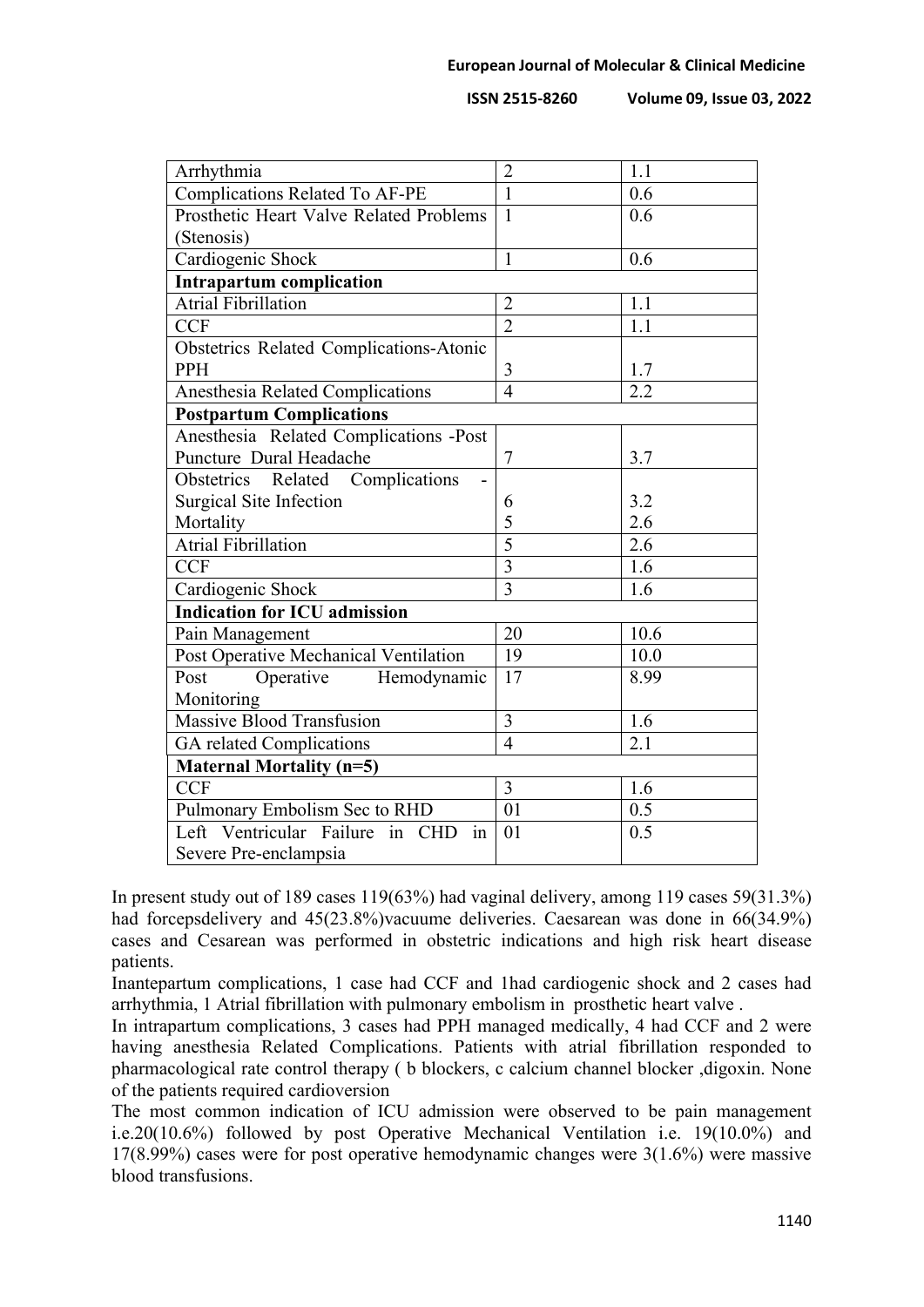Out of 189 cases, 05(2.6%) of maternal mortality was reported, Most common reason of mortality was due to CCF i.e 3(1.6%) and 01(0.5%) pulmonary Embolism Sec to RHD and Left Ventricular Failure in CHD in Severe Pre-enclampsia.

|                                       | <b>No of Cases</b> | Percentage |
|---------------------------------------|--------------------|------------|
| Low birth weight                      | 23                 | 17.9       |
| <b>NICU</b> Admission                 | 39                 | 20.6       |
| Still Birth                           | 07                 | 3.8        |
| <b>NICU Admission and Indications</b> |                    |            |
| Prematurity                           |                    | 3.2        |
| Low Birth Weight                      |                    | 4.8        |
| Hyperbilirubinemia                    |                    | 3.2        |
| Separation From Mother                |                    | 3.7        |

**Table 4: Perinatal Outcome**

Out of 39 NICU admissions, Most common NICU admission was due to respiratory distress syndrome i.e  $11(5.8\%)$  followed by low birth weight i.e  $09(4.8\%)$ .6(3.2%) had hyperbilirubinemia and 7(3.7%) cases had separation from mother.

#### **Discussion:**

In present study, incidence of heart disease in pregnancy was recorded 0.53%. WhereasAamir Rashid et al <sup>[11]</sup> [2020], the incidence of heart disease in pregnancy was recorded to be 0.785. Pujitha KS et al  $^{[9]}$  [2017] found incidence as 0.21% in their study.

In this study maximum cases i.e. 73(38.6%) were from age-group of 26-30 years. The mean age of cases was  $26.39\pm4.67$  years. Similarly Aamir Rashid et al <sup>[11]</sup> [2020], also noted maximum cases i.e. 32% & the mean age of patients was 27.46±4.4 years. *Dina Aisha Khan*et al[10**]** *[2018] reported*mean age of women with heart disease was 27.58±5.6 years. In present study, majority 79(41.8%) of the cases were primigravida Similarly Aamir Rashid et al<sup>[11]</sup> [2020], also noted maximum cases i.e. 45% were primigravida whereas Moushmi B. Parpillewar et al<sup>[12]</sup> [2020] reported majority of the patients 42% primigravida were second gravida and 40% were primigravida.

In this study majority of 177(93.6%) of cases were booked at our tertiary care canter similarly, Aamir Rashid et al<sup>[11]</sup> [2020], noted 68.49% of cases were booked, Nagamani G et al<sup>[8]</sup> [2015] reported most women were booked. whereasDina Aisha Khan et al<sup>[10]</sup>[2018] reported  $(45.45%)$  were booked. Moushmi B. Parpillewar et al<sup>[12]</sup> [2020] noted 29% of booked cases.

Maximum 97(51.3%) of cases were having Class II of NYHA classification followed by 50(26.4%) of cases of Class I. 24(12.6%) and 18(9.5%) of case were reported from Class III & Class IV respectively. Aamir Rashid et al<sup>[11]</sup> [2020], reported 36 (50%) patients were in NYHA Class I, 22 (30.13%) were in NYHA Class II, 9 (12%) were in NYHA Class III and 6  $(8\%)$  were in NYHA Class IV. Dina Aisha Khan et al<sup>[10]</sup> [2018] divided cases on the basis of their NYHA status in four classes. Maximum patients belonged to Class 1 and 2 (69.09%), 9.09% were classified as NYHA Class 3 and 21.82% as Class 4. Moushmi B. Parpillewar et  $a^{[12]}$  [2020] found that Most of the patients (69.4%) were in NYHA grade I when they reached our hospital, 14.8%were in grade II, 14.2% in grade III and 1.6% in grade IV.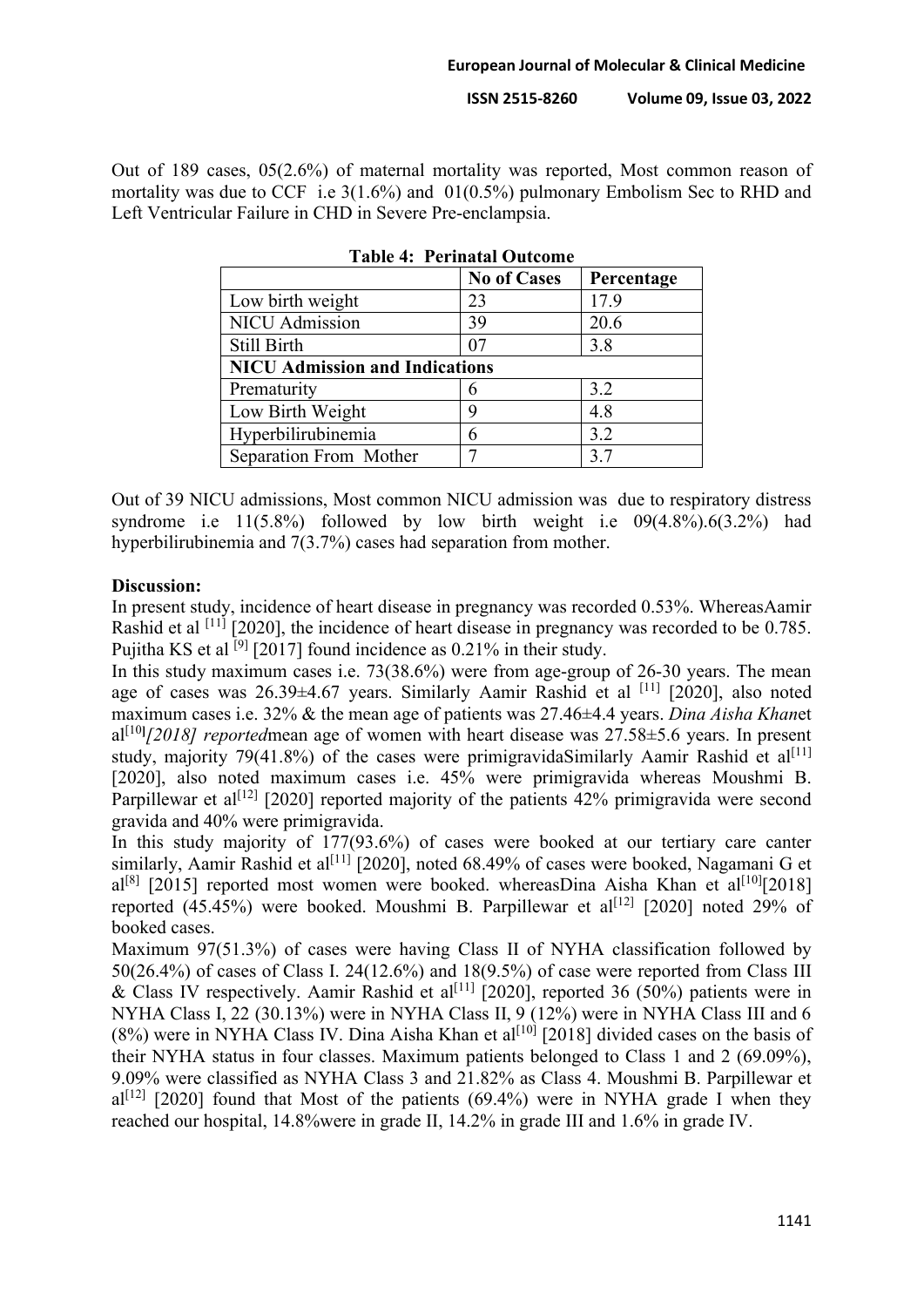These observations were comparable with the study done by Pujitha KS et al<sup>[9]</sup> and Indira et al<sup>[14]</sup>. This is mostly because the patients symptoms are relieved due to surgical correction and multidisciplinary team approach with the cardiology department.

The most common type of heart disease was rheumatic 101(53.4%) followed by congenital heart disease i.e 84(44.4%) and 4 (2.2%) cases were cardiomyopathy. RHD was the common {36 (46.5%)} cardiac disorder.

Dina Aisha Khan et al <sup>[10]</sup> [2018] observedCongenital heart disease was the most common encountered type 49.09% followed by RHD 41.82%. Arpita Jain et al  $^{[13]}$  [2020] found that the Rheumatic Heart disease was the principal cause of heart disease amongst all pregnancies seen in 44.9% followed by Congenital heart disease present in 11.5% patients and peripartumcardiomyopathy in 6.4%.

In this present study 119(63%) cases had vaginal delivery as compared to 35.6% Saima Salam et al<sup>[15]</sup>, 76.2% Mazhar et al<sup>[16]</sup>; 73.5% Hameed et al<sup>[17]</sup>;

Caesarean was done in  $66(34.9%)$  cases, 9.5% reported by Mazharet al<sup>[16]</sup>; Saima Salam et  $a^{[15]}$ , 2.2% had to undergone MTP which was comparable to Suman et  $a^{[15]}$  and Mazhar et  $a^{[16]}$  studies also which is comparable to our study.

Mortality in pregnant females with cardiac disease were 5(2.6%). whereas Saima Salam et  $al^{[15]}$ , reported 4.4% of mortality and mainly due to cardiac failure, sepsis and shock. Godawari Josh et al<sup>[18]</sup>also found mortality of 4.8%.

In the present study,  $7(3.7%)$  were still birth whereas Saima Salam et al<sup>[15]</sup>, reported 14.4 % of still birth. Godawari Josh et al<sup>[18]</sup>reported 9.5%. Present study observed that 17.9% of low birth weight of babies Godawari Josh et al<sup>[18]</sup> found higher percentage of low birth weight i.e. 42.1%.

## **Conclusion:**

The incidence of heart disease among pregnant women was found to be 0.553%. Rheumaticheart disease was the commonest condition followed by congenital heart disease. The most common Symptoms of Heart Disease in cases was breathlessness followed by palpitations. Mitral stenosis was the most common lesion among the Rheumaticheart disease e group and atrialseptal defect among the congenital heart disease group.The most common indication of ICU admission were observed to be pain management followed by post Operative Mechanical VentIllation. This study concluded that pre-pregnancy diagnosis, counselling, appropriate referral, routine antenatal supervision and delivery at an equipped centre improve the pregnancy with heart disease outcome for both mother and baby.The study also demonstrate the improved maternal and fetal outcomes that are observed in women who undergo corrective cardiac surgeries before there pregnancy. In addition to this there was no relationship between the maternal cardiac disease and presence of congenital defects in the neonate ruling out the limited possibility of a genetic transfer. Cardiac failure is a serious complication and often leads to maternal death. Early diagnosis by proper antenatal care and intervention could be the key to prevention. Also joint management by obstetrician, cardiologist, anaesthesiologist and neonatologist will help in ensuring a good prognosis among the patients of heart disease.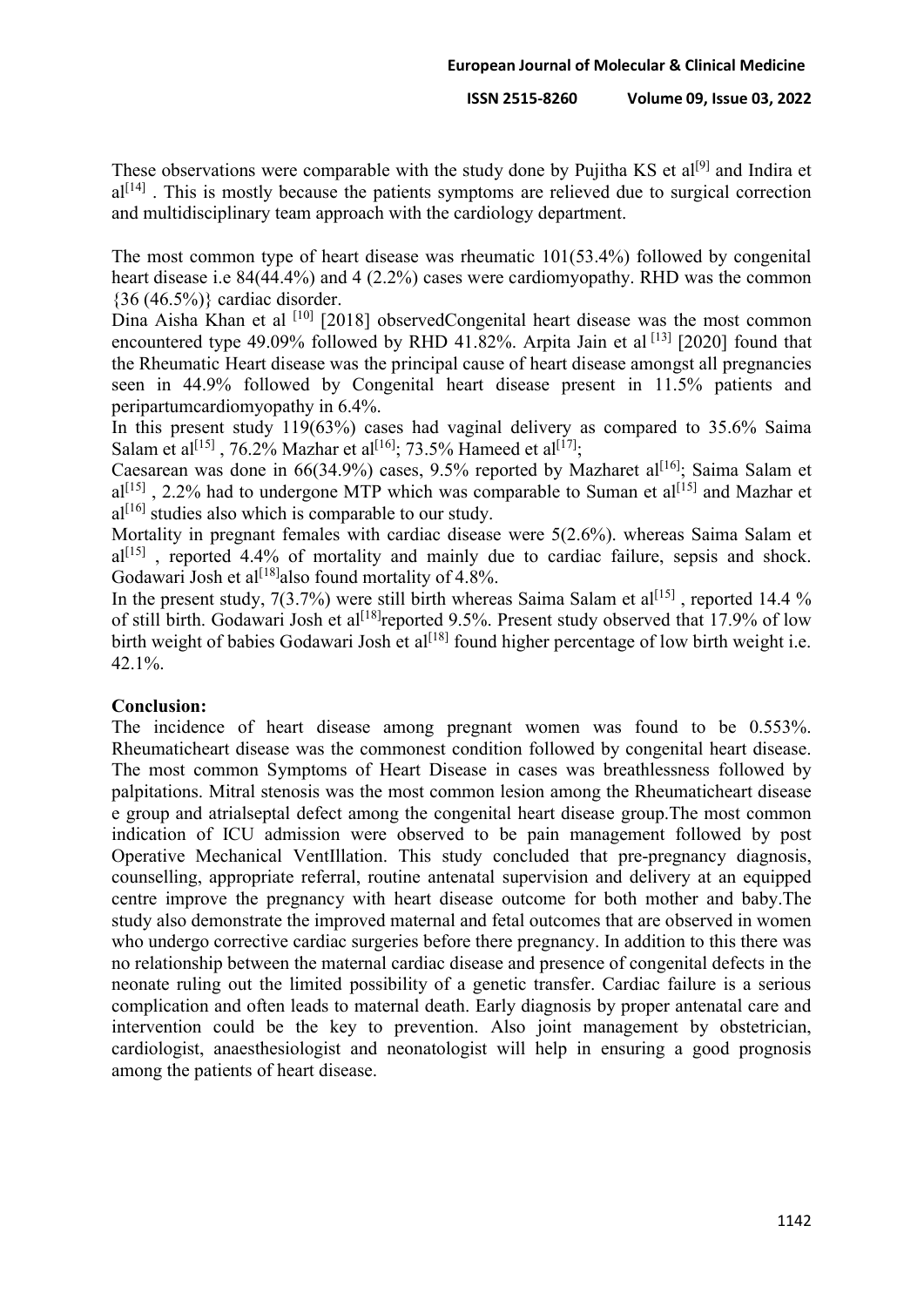#### **References:**

- 1. Siu SC, Colman JM, Sorensen S, Smallhorn JF, Farine D, Amankwah KS et al. Adverse neonatal and cardiac outcomes are more common in pregnant women with cardiac disease. Circulation. 2002; 12: 2179.
- 2. Bhatla N, Lal S, Behera G, Kriplani A, Mittal S, Agarwal N et al. Cardiac disease in pregnancy. Int J Gynecol Obstet. 2003; 82(2):153-9. 2.
- 3. Uebing A, Steer PJ, Yentis SM, Gatzoulis MA. Pregnancy and congenital heart disease. British Medical Journal. 2006; 332:401-6.
- 4. Sugrue D, Blake S, MacDonald D. Pregnancy complicated by maternal heart disease at the National Maternity Hospital, Dublin, Ireland, 1969 to 1978. American Journal of Obstetrics and Gynecology. 198;139(1):01-06.
- 5. Gary Cunningham F, Leveno KJ, Bloom SL, Spong CY, Dashe JS, Hoffman BL, et al. Cardiovascular disorders. In (ed) F. Gary Cunningham Williams Obstetrics 24th ed. McGraw Hill. 2014; pp. 973-1000.
- 6. Regitz-Zagrosek V, BlomstromLundqvist C, Borghi C, Cifkova R, Ferreira R, Foidart JM, et al. ESC guidelines on the management of cardiovascular diseases during pregnancy: the Task Force on the Management of Cardiovascular Diseases during Pregnancy of the European Society of Cardiology (ESC). European Heart Journal. 2011;32(24):3147-97.
- 7. Regitz-Zagrosek V, BlomstromLundqvist C, Borghi C et al. ESC guidelines on the management of cardiovascular diseases during pregnancy of the European Society of Cardiology. Eur Heart J. 2011; Aug 26 (Epub ahead of print;
- 8. Nagamani G, BhavaniK, VaniIsukapalli&SudhaLagudu. Heart Disease in Pregnancy Prospective Study from Southern India. International Journal of Current Medical and Applied Sciences. March: 2015:6(1),: 8-12.
- 9. Pujitha KS, Sheela SR, Jyothi NS. A study of maternal and fetal outcome in cardiac disease in pregnancy at tertiary care center. Int J ReprodContraceptObstetGynecol 2017;6:5095-8.
- 10. Khan, Dina & Sharma, Nalini&Kapoor, Manish &Duwarah, Sourabh&Ahanthem, Santa. The Spectrum of Heart Disease in Pregnancy and its Outcome in Patients Visiting a Tertiary Care Centre of Northeastern: A Prospective Study. Journal of Clinical and Diagnostic Research.2018; 12. QC16-QC20.
- 11. Aamir Rashid , SiamaWani, ShaheeraAjaz , Iqbal Dar , Aabida Ahmed, IqbalWani. Spectrum, Prevalence and Fetomaternal Outcome of Cardiac Diseases in Pregnancy: A Single Center Tertiary Care Experience. Indian Journal of Neonatal Medicine and Research. 2020 Apr;8(2): OO05-OO10.
- 12. Moushmi B. Parpillewar ,Prashanthi S , Juzar I Fidv. Study Of Maternal And Foetal Outcome Of Pregnancy Complicated With Heart Disease At A Tertiary Care Centre. Indian Obstetrics & Gynaecology.2020:10(2);25-30.
- 13. ArpitaJain ,SwatiGarg. Maternal and fetal outcome in pregnancy with heart disease. IOSR Journal of Dental and Medical Sciences (IOSR-JDMS).2021; 20( 4) Ser.6 ;50-57.
- 14. Indira I, Sunitha K, Jyothi. Study of pregnancy outcome in maternal heart disease. IOSR J Dental Med Sci. 2015;14(7):6-10.
- 15. Salam S, Mushtaq S, Mohi-udDin, Gul I, Ali A. Maternal and fetal outcome in pregnancy with heart disease in tertiary care hospital in India. Int J ReprodContraceptObstetGynecol 2017;6:3947-51.